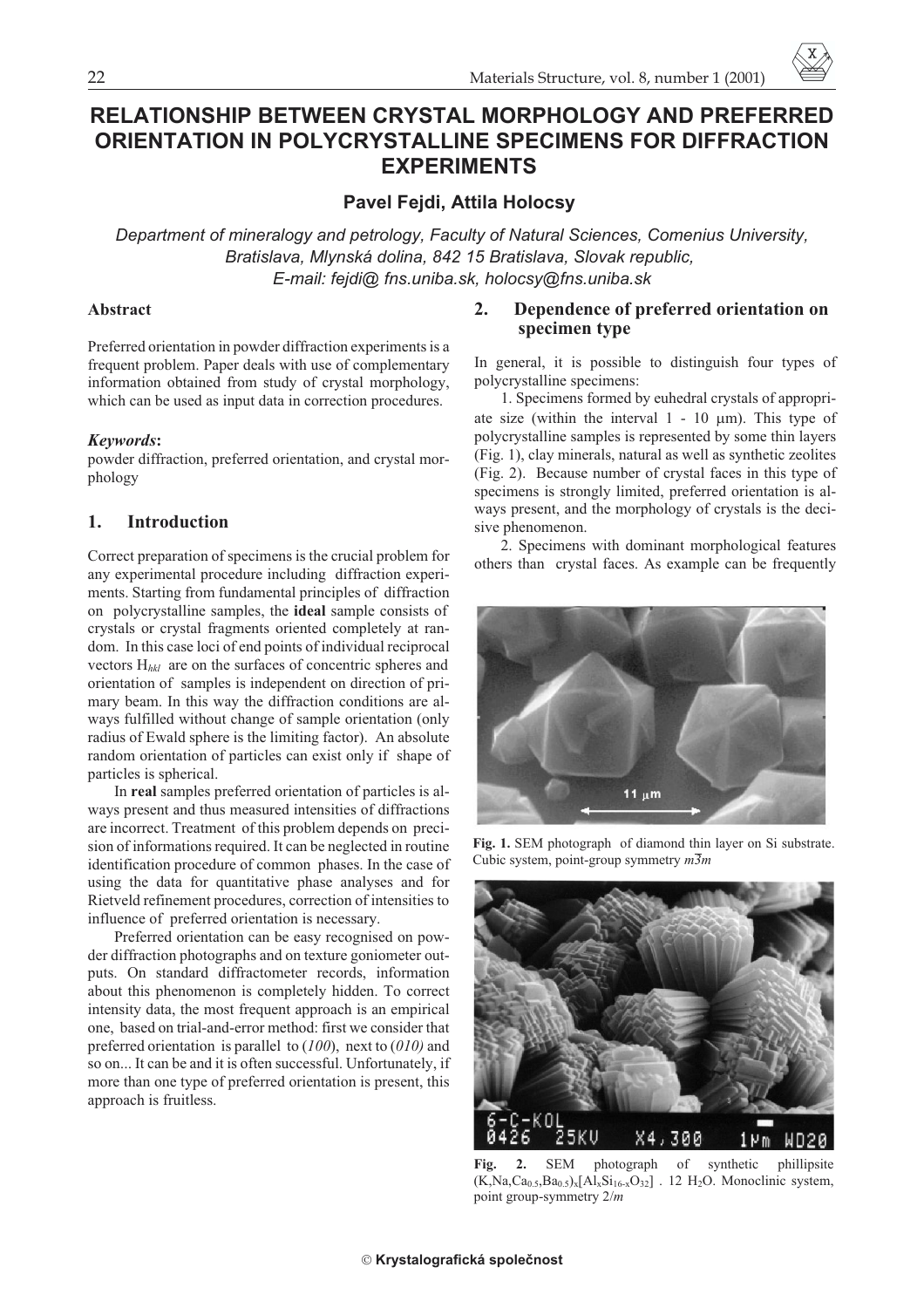used quantitative phase analyses of amphibole and chryzotile asbestos mixtures in building materials.

3. Specimens, where suitable size of crystal fragments is obtained by grinding of coarse crystals in agate mortar. This kind of powdered samples consists of crystal fragments which shape is primary influenced by cleavage. If cleavage is perfect (galena PbS, fluorite CaF<sub>2</sub>; cubic system, point-group symmetry *m*3*m*, excellent cleavage parallel to (100), calcite CaCO<sub>3</sub>; trigonal system, point-group symmetry 32/*m* preferred orientation parallel to (*10-11*)), crystal fragments are always of the same shape (in examples mentioned here are cubes and rombohedrons, respectively). For these reasons, preferred orientation drastically influences intensities of individual diffractions, like in preceded type. On the other hand, minimum degree of preferred orientation can be obtained from materials having no cleavage and thus crystal fragments have irregular shape (garnets, datolite  $CaB(SiO<sub>4</sub>)(OH)$ , etc.).

4. In fine-grained metallic samples formed by anhedral crystals, textures are the function of preparation and further processing of material (sheet textures of rolled materials, fibre textures of wires).

### **3. Use of morphological information in correction procedures**

Crystal morphology causes preferred orientation of particles in polycrystalline specimens. On the other hand, informations about morphological characteristics of sample can be readily used for correction procedures. Various correction functions are summarised in [1]. In all of them, one of necessary parameters is acute angle between incident X-ray beam and direction of preferred crystallites orientation. To define this parameter, Miller indices in the case of sheet textures and/or indices of lattice lines in the case of fibre textures are very useful tool.

For indexing of crystal faces is useful empirical approach known as **Bravais rule**. According to this rule the relative importance of several forms (that is their area and frequency of occurrence) for a particular crystal species tends to be in the same order as their interplanar spacing and consequently to reticular density of crystal faces (definition taken from [3]). Starting from this rule, indexing of crystal faces or forms can be a simple procedure. For example, crystals having *fcc* structure are usually formed by three most frequent crystal forms: cube (*100*), octahedron (*111*) and rhombododecahedron (*110*), Fig. 4. If other faces are present, their indexing can be based on **complication rule**: Miller indices of those faces are simply sum of indices of neighbouring faces. This approach can be so simply used for hexagonal, trigonal and tetragonal crystals, but only for crystal faces that belong to the [*001*] zone. SEM photographs can be used to determine these morphological features (crystal faces and/or directions) to which orientations of crystal particles are parallel.

Analysing Fig.1 (diamond, space group F*d*-3*m*), one can easily distinguish three systems of preferred orientation: parallel to (*100*), (*111*) and spinel-law penetration twins wit twin and composition plane (*111*). On the Fig. 2,



**Fig. 3.** a) TEM photograph of amphibole asbestos fibres parallel to [*001*], b) TEM photograph of chryzotile asbestos tubes ("bishop's stick"sections), parallel to [*100*]

parallel overgrowth of phillipsite crystals according to (*001*) is seen.

Fig. 3a illustrates preferred orientation of amphibole asbestos fibres (parallel to [*001*]). Chryzotile asbestos tubes (Fig. 3b) are parallel to [*100*] - this direction of preferred orientation of this material is frequently misinterpreted to be the same as in the case of amphibole asbestos (for example [2]).

Further informations can be obtained using polarising microscope. In transmitted light, it can be readily distinguish - for example - in the case of monoclinic transparent crystals faces lying in the zone [*010*] (parallel) from others (oblique extinction).

In metallic fine-grained samples an additive information can be obtained by inspection of etch figures. Distribution on surface as well as symmetry of etch figures must correspond to plane point group symmetry of crystal face. On Fig. 4, hypothetical cubic crystal with point-group symmetry  $m\overline{3}m$  is shown. On the drawig, the plane point-group symmetry of most common faces on cubic crystal and corresponding etch figures with the same symmetry are indicated. On Fig. 5, practical determination of grain orientation on the basis of shape of etch figures on electrochemical etched platinum wire is illustrated.